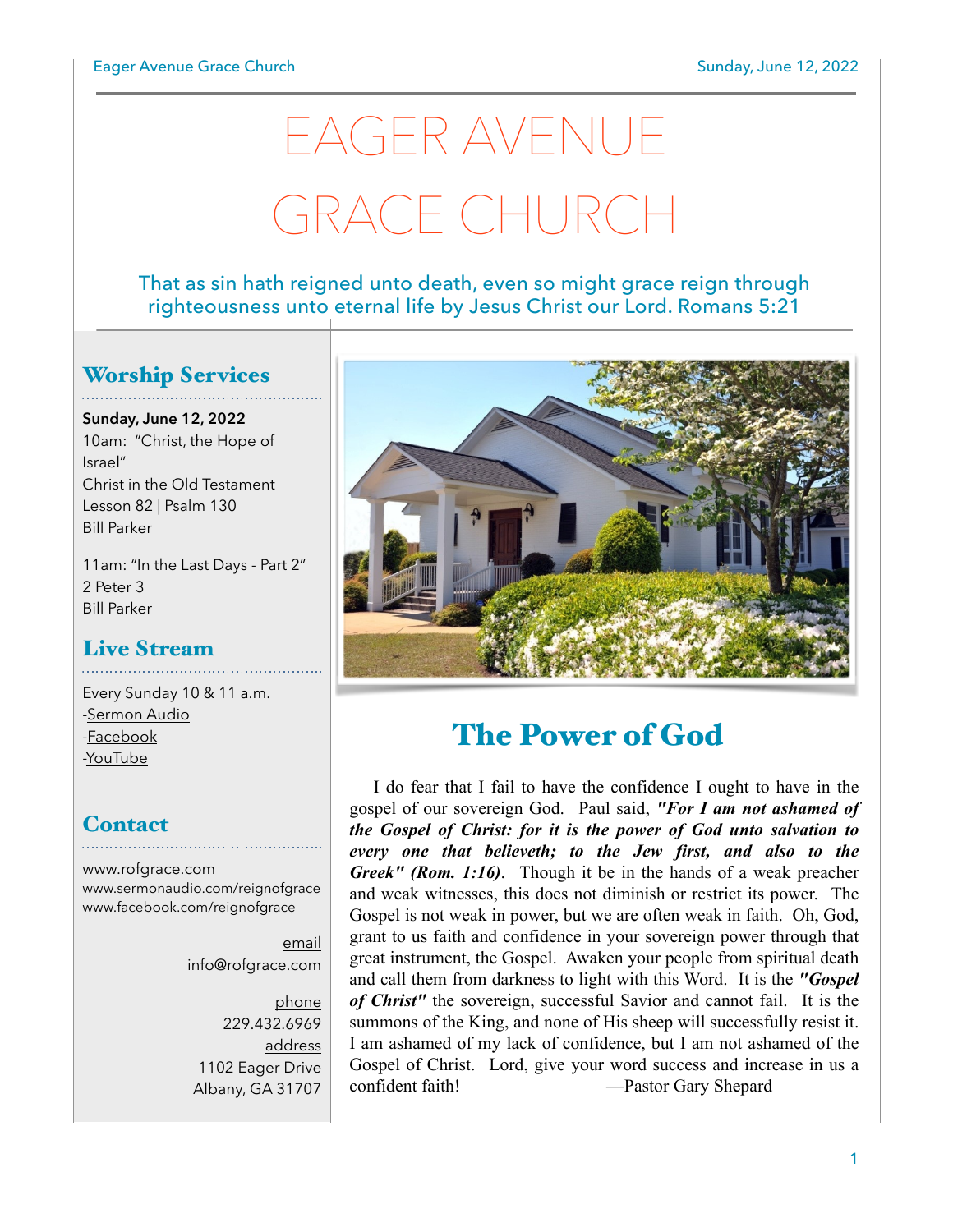

#### **Birthdays**

**Susan Wages - June 17th** 

#### **Hymns**

 **June 12th services Blessed Assurance - 255 My Savior - 226**

#### Prayer Requests

 Winston and Patricia Pannell, Alex Wages, Audrey Asher, Frank Dell, Cathy Robinson, Lori Ann Loosier, Leonard Qualls, Cassie Broxton, Nancy Byrd, James Mwali and the mission in Malawi, Africa.

# Saved by Grace

 In reading the Scriptures, I not only find that salvation is by God's grace alone, but also that grace is shown to sinners in a way that honors His justice in the punishment of sin through the death and resurrection of Christ. What does the Bible say about divine grace?

(1) GRACE WAS GIVEN TO SOME SINNERS IN CHRIST FROM OLD ETERNITY. *"Who hath saved us, and called us with an holy calling, not according to our works, but according to His own purpose and grace, which was given us in Christ Jesus before the world began" (2 Timothy1:9).*

(2) GRACE IS FREELY GIVEN BUT ALWAYS ON THE BASIS OF THE SUBSTITUTIONARY DEATH OF CHRIST. *"Being justified freely by His grace through the redemption that is in Christ Jesus" (Romans 3:24).*

(3) GRACE IS A SOVEREIGN GIFT OF GOD. *"And He said, I will make all My goodness pass before thee, and I will proclaim the name of the LORD before thee; and will be gracious to whom I will be gracious, and will shew mercy on whom I will shew mercy" (Exodus 33:19).*

(4) GRACE WILL NOT TOLERATE ANY ADDITIVE FROM MAN. *"Even so then at this present time also there is a remnant according to the election of grace. And if by grace, then is it no more of works: otherwise grace is no more grace. But if it be of works, then is it no more grace: otherwise work is no more work" (Romans 11:5-6).*

(5) GRACE FOR GUILTY SINNERS IS ONLY TO BE FOUND IN CHRIST. *"And the Word was made flesh, and dwelt among us, (and we beheld His glory, the glory as of the only begotten of the Father,) full of grace and truth" (John 1:14).*

(6) GRACE IS THE POWERFUL MOTIVATING PRINCIPLE THAT GOVERNS A BELIEVER'S LIFE. "*For sin shall not have dominion over you: for ye are not under the law, but under grace" (Romans 6:14).*

(7) AS GRACE IS THE THEME OF OUR SONG IN THIS WORLD, SO IT WILL BE IN ETERNITY. *"By the grace of God I am what I am" (1 Corinthians 15:10).* —Pastor Jim Byrd